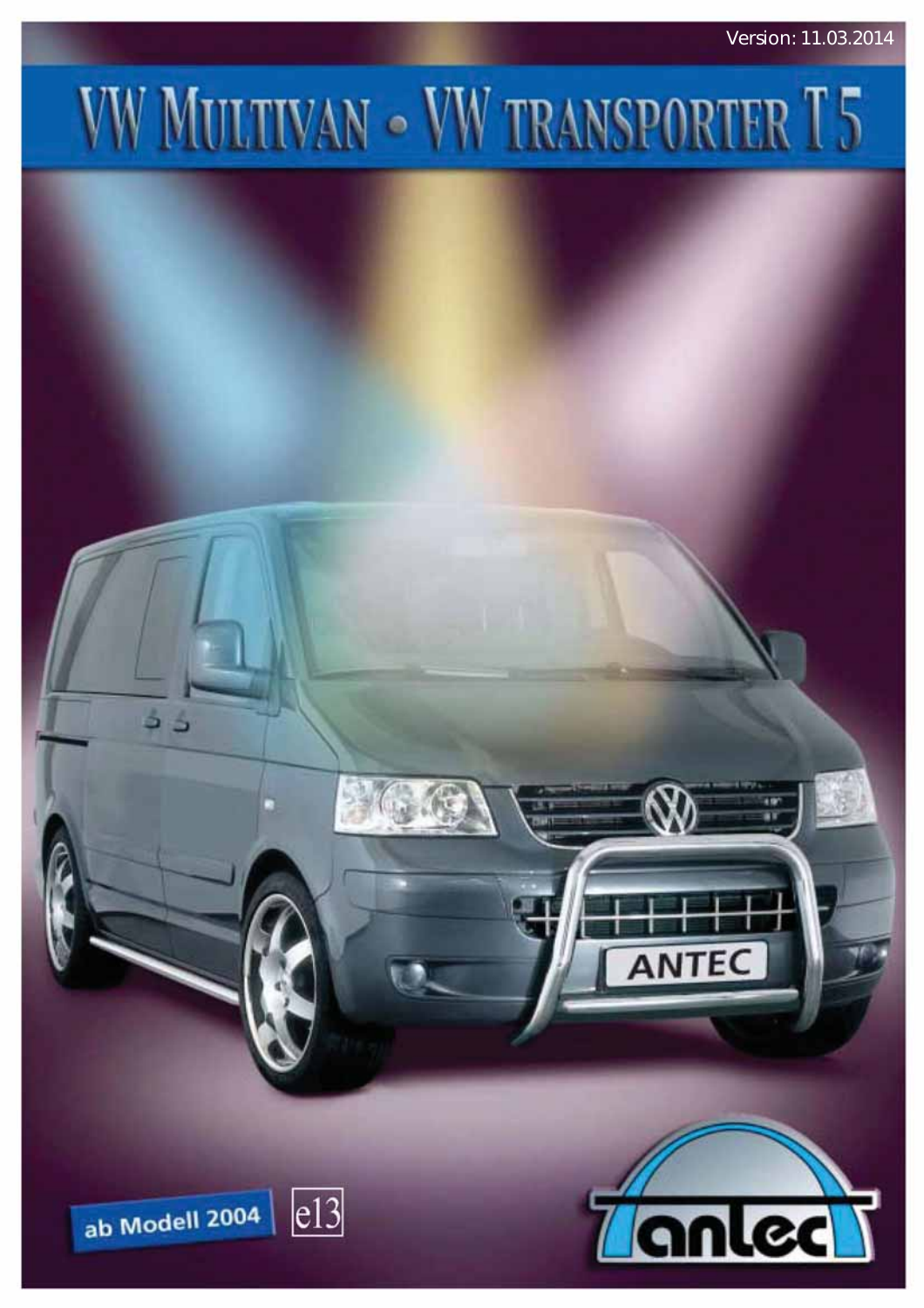

#### **1514313**

**EU-Pedestrian Protection Bar 60 mm\*, not mountable with PanAmericana 4 Motion** 

EU-Personenschutzügel 60 mm\*, nicht montierbar mit PanAmericana 4 Motion

**Stainless stee**l / Edelstahl



#### **1514117**

### **EU-Spoiler protection pipe cranked 60 mm, EU-certificate is valid with 1514014**

EU-Spoilerschutzrohr gekröpft 60 mm, EU-Gutachten nur gültig mit 1514014

**Stainless stee**l / Edelstahl



## **1514014**

Underride guard plate front, EU-certificate is valid with and **article only mountable with 1514117** Unterfahrschutzplatte vorne, EU-Gutachten nur gültig und Artikel nur montierbar mit 1514117 **Stainless stee**l / Edelstahl



#### **1514041**

EU-cross pipe 42 mm, EU-certificate is valid with 1514313 EU-Querrohr 42 mm, EU-Gutachten nur gültig mit 1514313 **Stainless stee**l / Edelstahl



#### **1514150**

Oval side bar 90 x 45 mm with dots, not fitting at platform **truck, not mountable with PanAmericana 4 Motion, Wheelbase 3000 mm**

Flankenschutzrohr 90 x 45 mm oval nicht montierbar am Pritschenwagen, nicht montierbar mit PanAmericana 4 Motion, Radstand 3000 mm

**Stainless stee**l / Edelstahl